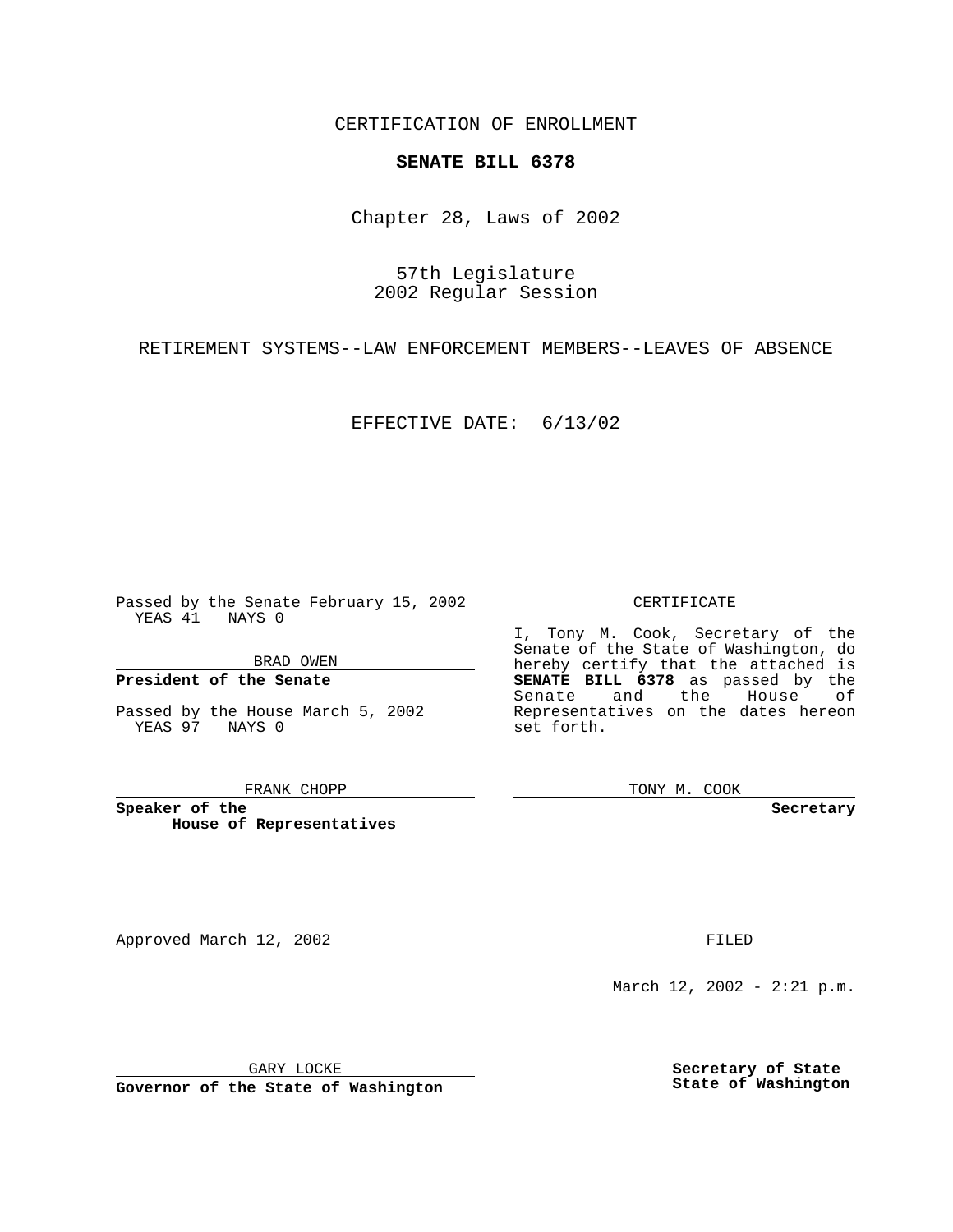# **SENATE BILL 6378** \_\_\_\_\_\_\_\_\_\_\_\_\_\_\_\_\_\_\_\_\_\_\_\_\_\_\_\_\_\_\_\_\_\_\_\_\_\_\_\_\_\_\_\_\_\_\_

\_\_\_\_\_\_\_\_\_\_\_\_\_\_\_\_\_\_\_\_\_\_\_\_\_\_\_\_\_\_\_\_\_\_\_\_\_\_\_\_\_\_\_\_\_\_\_

Passed Legislature - 2002 Regular Session

**State of Washington 57th Legislature 2002 Regular Session**

**By** Senators Spanel, Carlson, Jacobsen, Winsley, Fraser, Regala, Rasmussen, McAuliffe, Kohl-Welles and Keiser; by request of Joint Committee on Pension Policy

Read first time 01/16/2002. Referred to Committee on Ways & Means.

 AN ACT Relating to part-time leaves of absence for law enforcement members of the law enforcement officers' and fire fighters' retirement system plan 2; and amending RCW 41.26.520.

BE IT ENACTED BY THE LEGISLATURE OF THE STATE OF WASHINGTON:

 **Sec. 1.** RCW 41.26.520 and 2000 c 247 s 1105 are each amended to read as follows:

 (1) A member who is on a paid leave of absence authorized by a member's employer shall continue to receive service credit as provided for under the provisions of RCW 41.26.410 through 41.26.550.

 (2) A member who receives compensation from an employer while on an authorized leave of absence to serve as an elected official of a labor organization, and whose employer is reimbursed by the labor organization for the compensation paid to the member during the period of absence, may also be considered to be on a paid leave of absence. This subsection shall only apply if the member's leave of absence is authorized by a collective bargaining agreement that provides that the member retains seniority rights with the employer during the period of leave. The basic salary reported for a member who establishes service credit under this subsection may not be greater than the salary paid to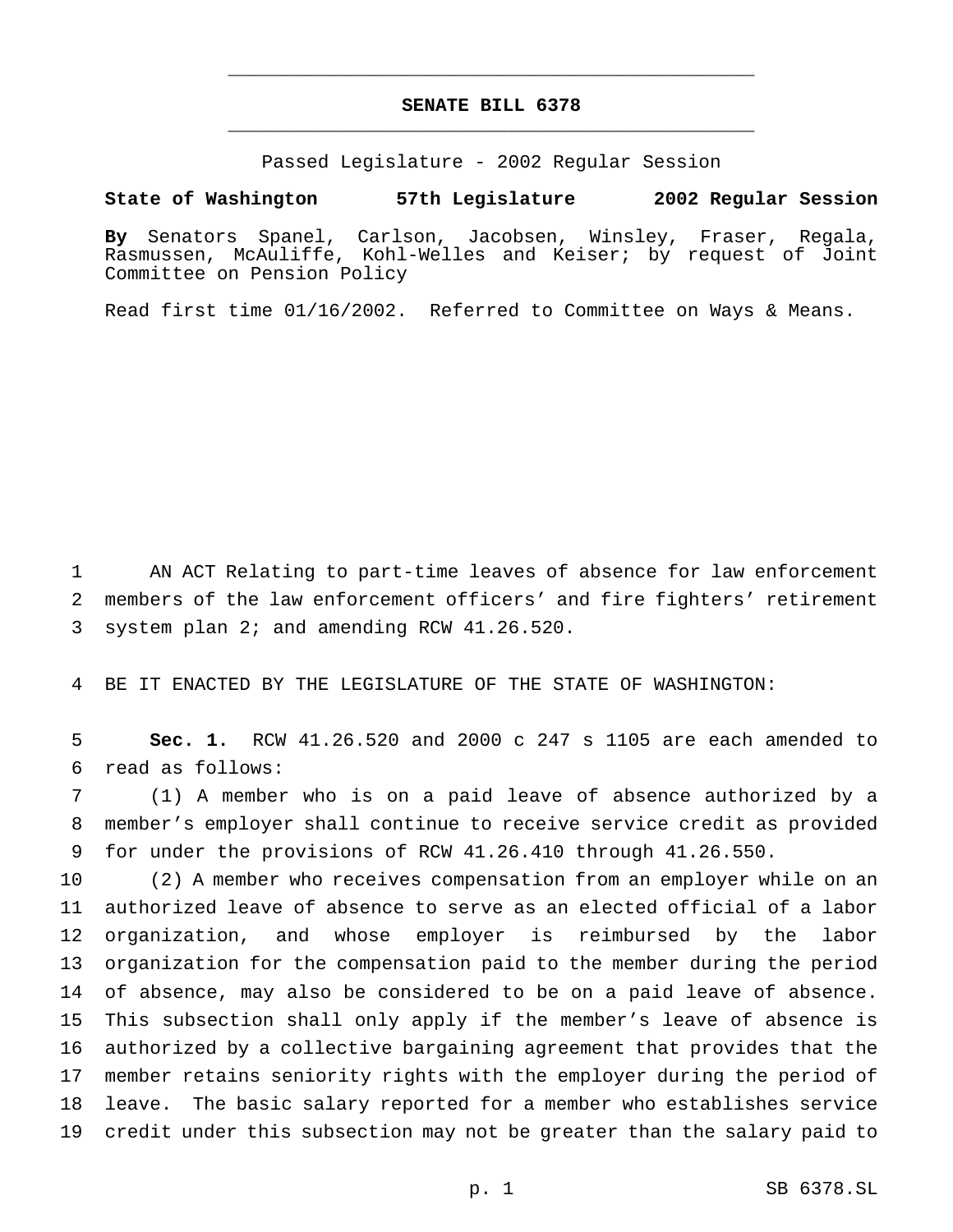the highest paid job class covered by the collective bargaining agreement.

3 (3) Except as specified in subsection  $((+6))$  (7) of this section, a member shall be eligible to receive a maximum of two years service credit during a member's entire working career for those periods when a member is on an unpaid leave of absence authorized by an employer. Such credit may be obtained only if the member makes the employer, member, and state contributions plus interest as determined by the department for the period of the authorized leave of absence within five years of resumption of service or prior to retirement whichever comes sooner.

12 (4) A law enforcement member may be authorized by an employer to work part time and to go on a part-time leave of absence. During a 14 part-time leave of absence a member is prohibited from any other 15 employment with their employer. A member is eligible to receive credit for any portion of service credit not earned during a month of part-17 time leave of absence if the member makes the employer, member, and 18 state contributions, plus interest, as determined by the department for 19 the period of the authorized leave within five years of resumption of full-time service or prior to retirement whichever comes sooner. Any service credit purchased for a part-time leave of absence is included in the two-year maximum provided in subsection (3) of this section.

23 (5) If a member fails to meet the time limitations of subsection 24 (3) or  $(4)$  of this section, the member may receive a maximum of two years of service credit during a member's working career for those periods when a member is on unpaid leave of absence authorized by an employer. This may be done by paying the amount required under RCW 41.50.165(2) prior to retirement.

 $((+5))$   $(6)$  For the purpose of subsection (3) or  $(4)$  of this section the contribution shall not include the contribution for the unfunded supplemental present value as required by RCW 41.45.060, 41.45.061, and 41.45.067. The contributions required shall be based on the average of the member's basic salary at both the time the authorized leave of absence was granted and the time the member resumed employment.

 $((+6))$   $(7)$  A member who leaves the employ of an employer to enter the armed forces of the United States shall be entitled to retirement system service credit for up to five years of military service. This subsection shall be administered in a manner consistent with the